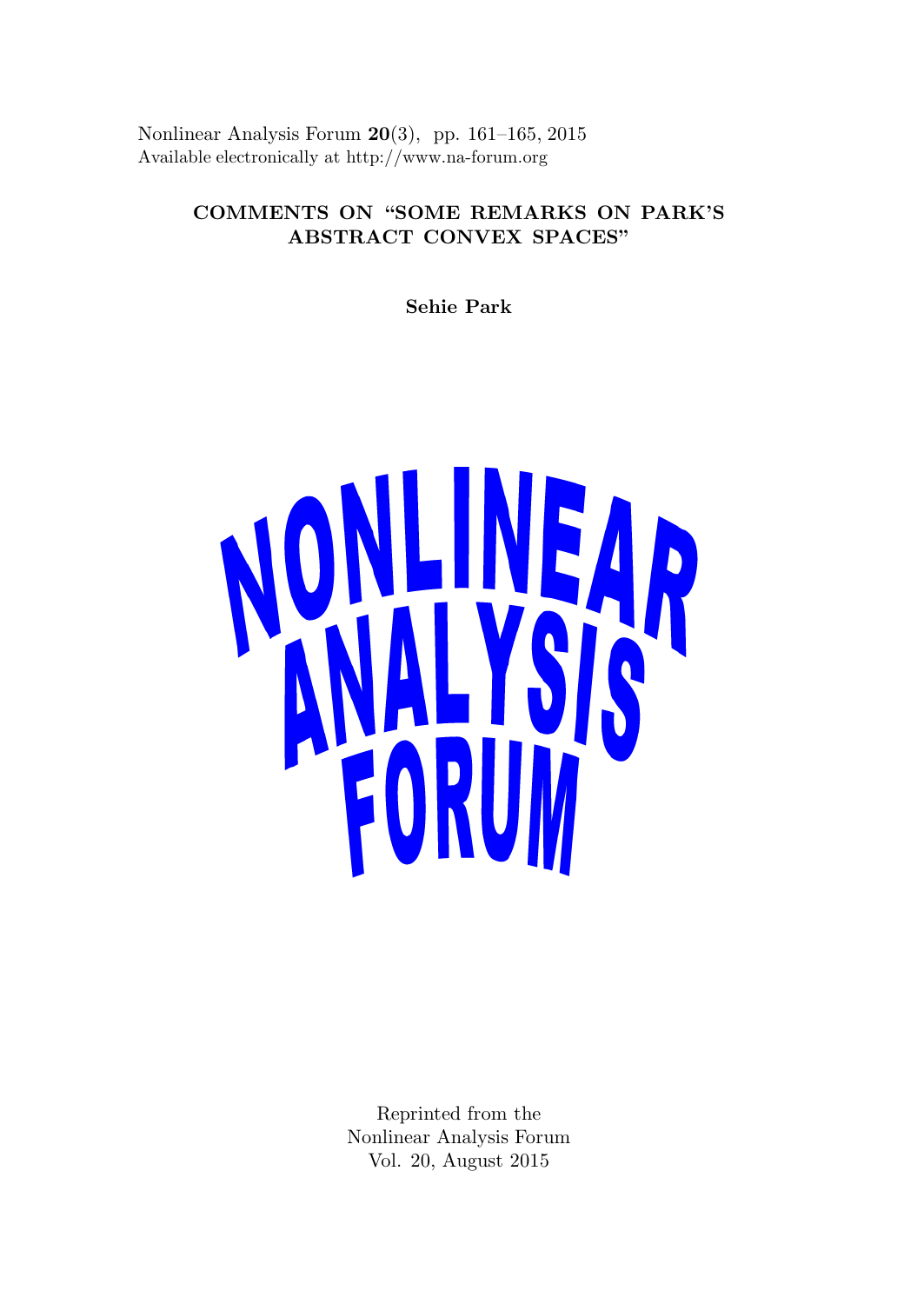Nonlinear Analysis Forum  $20(3)$ , pp. 161–165, 2015 Available electronically at http://www.na-forum.org

## COMMENTS ON "SOME REMARKS ON PARK'S ABSTRACT CONVEX SPACES"

## Sehie Park

The National Academy of Sciences, Republic of Korea, Seoul 137–044; and Department of Mathematical Sciences Seoul National University, Seoul 151–747, KOREA E-mail : park35@snu.ac.kr, sehiepark@gmail.com

ABSTRACT. Recently, Kulpa and Szymanski published an article entitled "Some remarks on Park's abstract convex spaces" [Top. Meth. Nonlinear Anal. 44(2) (2014) 369–379]. The present short note is to trace out the history of that article and to respond to some remarks given there.

#### 1. Introduction

Since we began to study the KKM theory in 1992, we introduced several types of abstract convex spaces like G-convex spaces,  $\phi_A$ -spaces, (partial) KKM spaces, and of multimap classes like acyclic maps, the admissible  $\mathfrak{A}^{\kappa}_{c}$ -maps, the better admissible  $\mathfrak{B}$ -maps, the KKM-class  $\mathfrak{K}C$ ,  $\mathfrak{K}D$ . Each occasion of such appearances, many authors tried to generalize, modify or imitate our new things, some of them are constructive and some deconstructive. In some cases, we reviewed or criticized or commented to related papers in order to defend our stand-point to improve our new-born theory.

Recently, Kulpa and Szymanski [3] published an article entitled "Some remarks on Park's abstract convex spaces". The present short note is to trace out the history of that article and to respond to some remarks given there.

In Section 2, we give only a small portion of basic concepts in our KKM theory on abstract convex spaces as a preliminary. Section 3 is devoted to introduce abstracts of previous papers of Kulpa-Szymanski and ours related to [3]. Finally, in Section 4, we state our responses to some remarks given in [3].

Revised: Mar. 2015, Accepted: Mar. 2015, Online Published: Mar. 2015.

<sup>2010</sup> Mathematics Subject Classification: 47H04, 47H10, 47J20, 47N10, 49J53, 52A99, 54C60, 54H25, 58E35, 90C47, 91A13, 91B50.

Key words and phrases: Abstract convex space, (partial) KKM space, convexity space.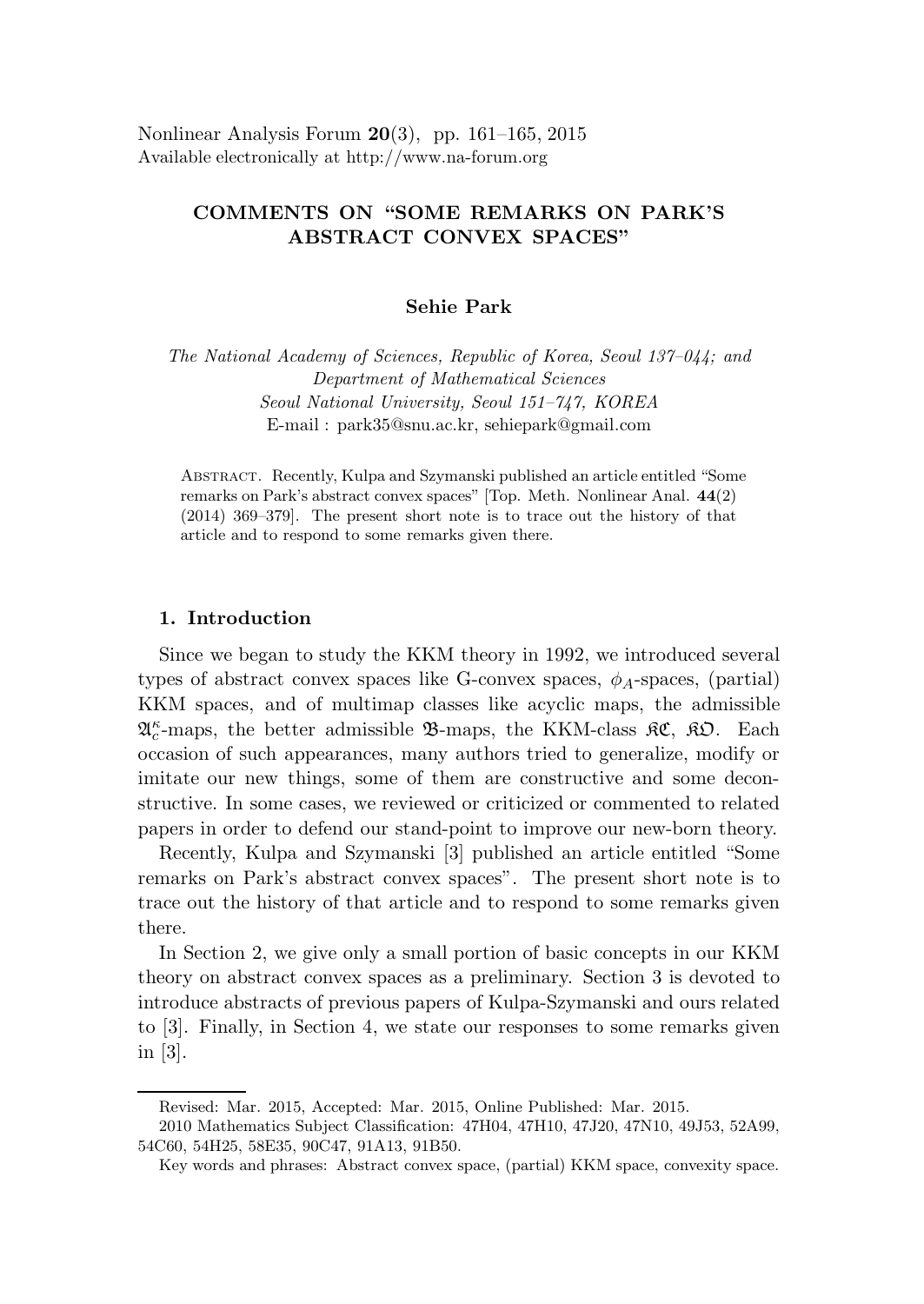#### 2. Abstract convex spaces

Let  $\langle D \rangle$  denote the set of nonempty finite subsets of a set D.

In order to unify various types of convexity spaces appeared in the KKM theory, we introduced the following in 2006 [4]:

**Definition.** An abstract convex space  $(E, D; \Gamma)$  consists of a nonempty set E, a nonempty set D, and a multimap  $\Gamma : \langle D \rangle \to E$  with nonempty values  $\Gamma_A := \Gamma(A)$  for  $A \in \langle D \rangle$ .

For any  $D' \subset D$ , the  $\Gamma$ -convex hull of  $D'$  is denoted and defined by

$$
\mathrm{co}_{\Gamma}D':=\bigcup\{\Gamma_A\mid A\in\langle D'\rangle\}\subset E.
$$

A subset X of E is called a  $\Gamma$ -convex subset of  $(E, D; \Gamma)$  relative to D' if for any  $N \in \langle D' \rangle$ , we have  $\Gamma_N \subset X$ ; that is,  $\text{co}_{\Gamma} D' \subset X$ . In case  $E = D$ , let  $(E; \Gamma) := (E, E; \Gamma)$ .

Note that we clearly stated the following in 2006 [4]:

"Usually, a *convexity space*  $(E, \mathcal{C})$  in the *classical sense* consists of a nonempty set E and a family C of subsets of E such that E itself is an element of  $\mathcal C$  and  $\mathcal C$  is closed under arbitrary intersection. For details, see [15], where the bibliography lists 283 papers. For any subset  $X \subset E$ , its C*convex hull* is defined and denoted by  $\text{Co}_{\mathcal{C}}X := \bigcap \{Y \in \mathcal{C} \mid X \subset Y\}$ . We say that X is C-convex if  $X = \text{Co}_\mathcal{C} X$ . Now we can consider the map  $\Gamma : \langle E \rangle \to E$ given by  $\Gamma_A:=\mathrm{Co}_\mathcal{C} A$ . Then  $(E,\mathcal{C})$  becomes our abstract convex space  $(E;\Gamma)$ .

Notice that our abstract convex space  $(E \supset D; \Gamma)$  becomes a convexity space  $(E, \mathcal{C})$  for the family  $\mathcal C$  of all Γ-convex subsets of E."

Later, we add to assume  $E$  is a topological space in an abstract convex space.

**Definition.** Let  $(E, D; \Gamma)$  be an abstract convex space and Z a topological space. For a multimap  $F : E \to Z$  with nonempty values, if a multimap  $G: D \longrightarrow Z$  satisfies

$$
F(\Gamma_A) \subset G(A) := \bigcup_{y \in A} G(y) \quad \text{for all } A \in \langle D \rangle,
$$

then G is called a KKM map with respect to F. A KKM map  $G: D \to E$ is a KKM map with respect to the identity map  $1<sub>E</sub>$ .

A multimap  $F : E \multimap Z$  is called a  $\Re \mathfrak{C}$ -map [resp. a  $\Re \mathfrak{D}$ -map] if, for any closed-valued [resp. open-valued] KKM map  $G: D \to Z$  with respect to F, the family  ${G(y)}_{y\in D}$  has the finite intersection property. In this case, we denote  $F \in \mathfrak{RC}(E, Z)$  [resp.  $F \in \mathfrak{RO}(E, Z)$ ].

**Definition.** The *partial KKM principle* for an abstract convex space  $(E, D; \Gamma)$  is the statement that, for any closed-valued KKM map  $G: D \to E$ , the family  $\{G(y)\}_{y\in D}$  has the finite intersection property. The KKM principle is the statement that the same property also holds for any open-valued KKM map.

An abstract convex space is called a *(partial) KKM space* if it satisfies the (partial) KKM principle, resp.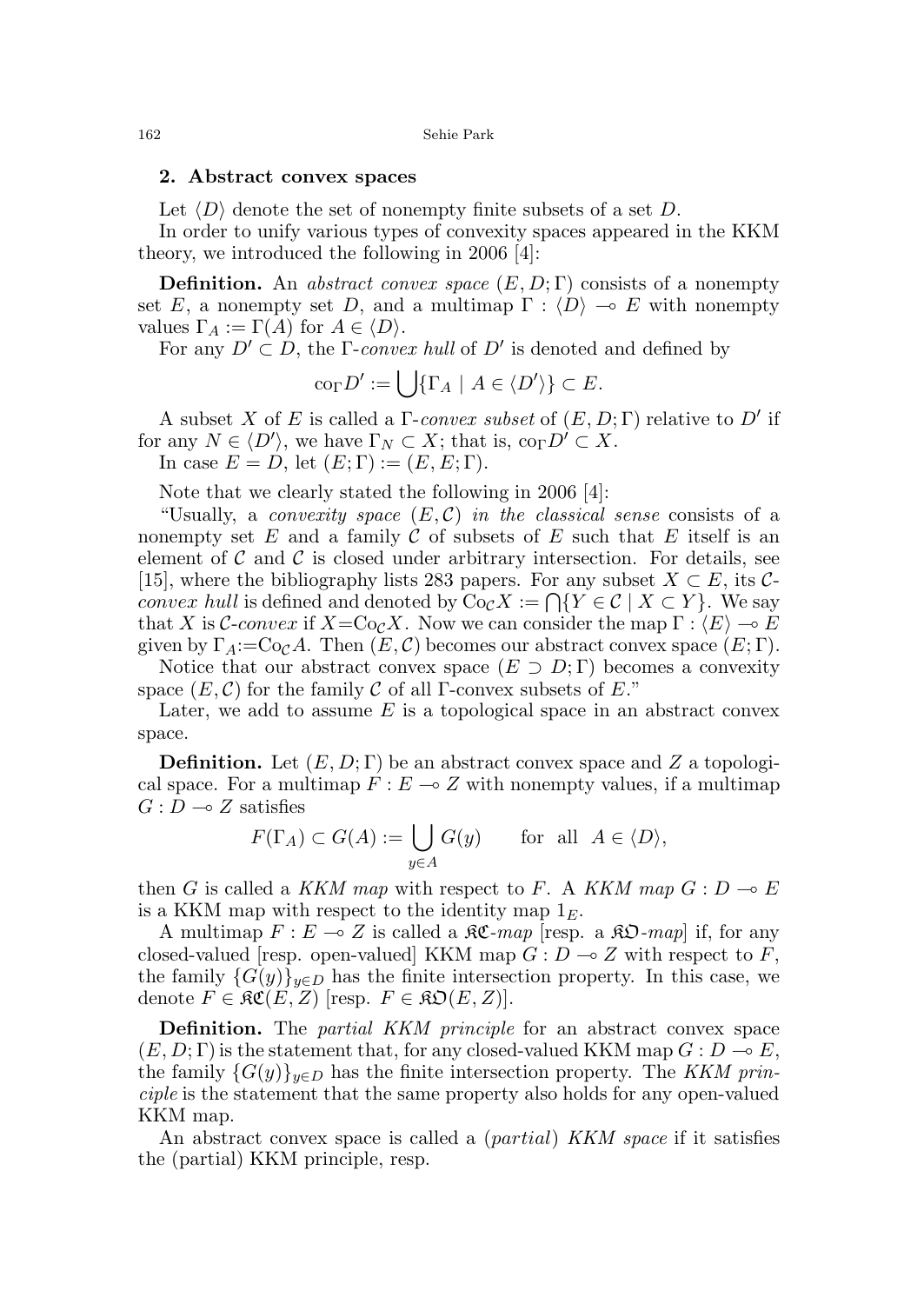### 3. Previous articles related to [3]

In this section, we introduce abstracts of previous articles of Kulpa - Szymanski and ours related to [3].

3.1. Kulpa and Szymanski: Set-valued Anal. 2008 [1]

Abstract: The main result of the paper is a series of theorems, called here Infimum Principles. As applications, we derive some well-known results related to fixed point, minimax, and equilibrium theorems including the Nash equilibrium theorem and Gale-Nikaido theorem. Our study is based on and utilizes the techniques of simplicial structures and CO families. This approach enables us to derive not only classical theorems but also stimulates new research.

3.2. Park: CANA 2012 [7]

Abstract: In a recent paper, Kulpa and Szymanski [1] introduced a series of theorems called Infimum Principles in simplicial spaces. As applications, they derive fixed point theorems due to Schauder, Tychonoff, Kakutani, and Fan-Browder; minimax theorems; the Nash equilibrium theorem; the Gale-Nikaido-Debreu theorem; and the Ky Fan minimax inequality. Their study is based on and utilizes the techniques of simplicial structure and the Fan-Browder map. In this paper, we recall that for any abstract convex spaces satisfying abstract KKM principle, we can deduce such classical theorems without using any Infimum Principles. Moreover, we note that the newly defined  $L^*$ -spaces in [1] are particular types of abstract convex spaces satisfying the abstract KKM principle, and add some remarks on them.

3.3. Kulpa and Szymanski: Preprint [2]

Abstract: We discuss S. Park's abstract convex spaces and their relevance to convexities and  $L^*$ -operators. We construct an example of a space satisfying the partial KKM principle that is not a KKM space, thus solving a problem by Park. We show that if a compact Hausdorff space admits a 2-continuous  $L^*$ -operator, then the space must be locally connected continuum and it has the fixed point property provided the covering dimension is 1. We also show that the unit circle admits no 2-continuous  $\widetilde{L}^*$ -operators.

3.4. Park: RIMS 2014 [8]

Abstract: Since we introduced the concept of abstract convex spaces in the KKM theory, some readers raised certain questions or comments on them. In the present note, we want to clarify such things on the concept of abstract convex spaces raised by Ben-El-Mechaiekh [Thoughts on KKM, Personal Communications, 2013] and Kulpa and Szymmanski [2]. A number of examples and related matters are also added.

3.5. Kulpa and Szymanski: TMNA 2014 [3]

Abstract: We discuss S. Park's abstract convex spaces and their relevance to classical convexities and  $L^*$ -operators. We construct an example of a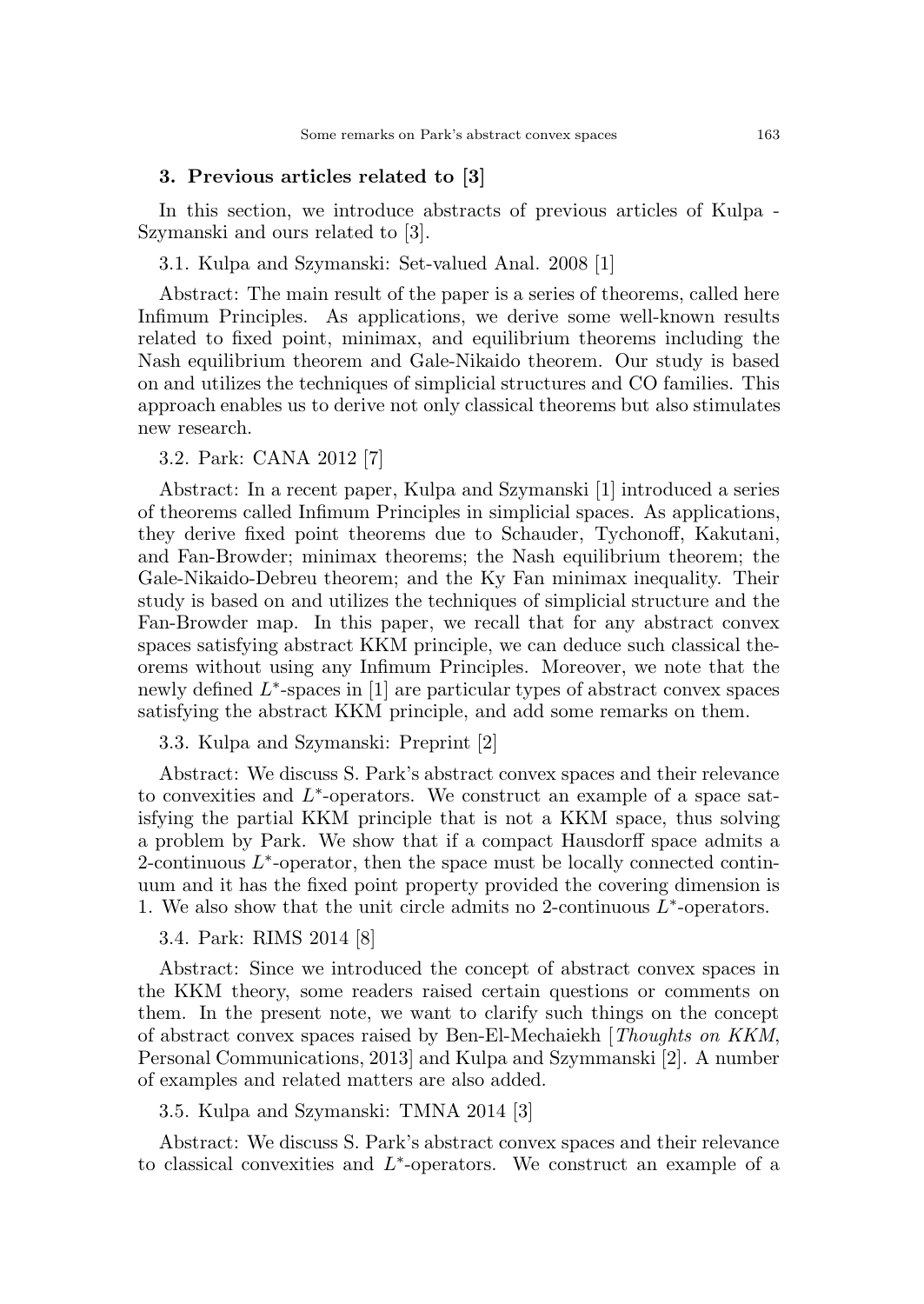space satisfying the partial KKM principle that is not a KKM space. The existence of such a space solves a problem by Park.

## 4. Comments on some remarks in [3]

After our preprint of [9] was sent to Kulpa and Szymanski, their preprint [2] was revised to [3]. In this new version, some remarks against our abstract convex spaces appear. We give comments on such remarks as follows.

**Remark 2.6(a)** ([3]). Park's general notion of *abstract convex space*  $(E, D; \Gamma)$  seem to be a bit superfluous. For if  $|D| \leq |E|$ , then we may rename the elements of  $D$  by elements of a subset of  $E$ . If so, then the original abstract convex space  $(E, D; \Gamma)$  can be regarded as given in the form  $(E \supset D; \Gamma)$ . No example of abstract convex space  $(E, D; \Gamma)$  with  $|D| > |E|$  has ever been considered.

Comments by the present author. This remark is not adequate as the following example in  $[6, \text{Example } 3(3)]$  shows:

**Exmaple.** Let  $\mathcal{C} := \mathcal{C}[0, 1]$  be the class of all real continuous functions on [0, 1] and  $\mathcal{P} := \mathcal{P}[0, 1]$  the subclass of all polynomials  $p(x)$  on  $x \in [0, 1]$ with real coefficients. Let  $\varepsilon > 0$ . For each  $f \in \mathcal{C}$ , choose a fixed  $p_f \in \mathcal{P}$ which is  $\varepsilon$ -near to f, that is,  $\max_{x \in [0,1]} |f(x) - p_f(x)| < \varepsilon$ . Let  $\Gamma : \langle C \rangle \to \mathcal{P}$ be defined by  $\Gamma_A := \text{co}\{p_{f_i}\}_{i=0}^n \subset \mathcal{P}$  for each  $A = \{f_i\}_{i=0}^n \in \langle \mathcal{C} \rangle$ . Moreover, let  $\phi_A : \Delta_n \to \Gamma_A$  be a linear map such that  $e_i \mapsto p_{f_i}$ . Then  $(X, D; \Gamma) :=$  $(\mathcal{P}, \mathcal{C}; \Gamma)$  is a G-convex space satisfying  $X \subsetneq D$ .

Note that the renaming is another superfluous job.

Here we give an example of abstract convex space  $(E, D; \Gamma)$  with  $|D| >$  $|E|$ :

**Exmaple.** Let  $E = \{0, 1\}$  with the discrete topology,  $D = \mathbb{R}$  the set of real numbers, and  $\Gamma : \langle D \rangle \to E$  is defined by  $\Gamma(A) = \{0\}$  for  $A \subset \mathbb{Q}$  the set of rational numbers,  $\Gamma(A) = \{1\}$  for  $A \subset \mathbb{R} \setminus \mathbb{Q}$ , and  $\Gamma(A) = E$  for other cases.

Let  $G : D \multimap E$  be defined by  $G(x) = \{0\}$  if  $x \in \mathbb{Q}$  and  $G(x) = \{1\}$  if  $x \in \mathbb{R} \setminus \mathbb{Q}$ . Then G is a KKM map, but  $(E, D; \Gamma)$  is not a (partial) KKM space.

**Remark 2.6(b)** ([3]). By Lemma 2.2 and Theorem 2.5 (of [3]), any convexity space can be considered as an abstract convex space and vice versa. Consequently, classifying (known and previously considered) convexity spaces as abstract convex spaces (cf. [9] through [23] in References of [3]) is to some extend obsolete, unless one wants to distinguish a special multifunction Γ.

Comments by the present author. This remark is also obsolete. We already noted in 2006 [4] as follows:

The convexity space  $(E, \mathcal{C})$  in the classical sense of Sortan [15] "becomes" our abstract convex space  $(E; \Gamma)$ . Notice that our abstract convex space